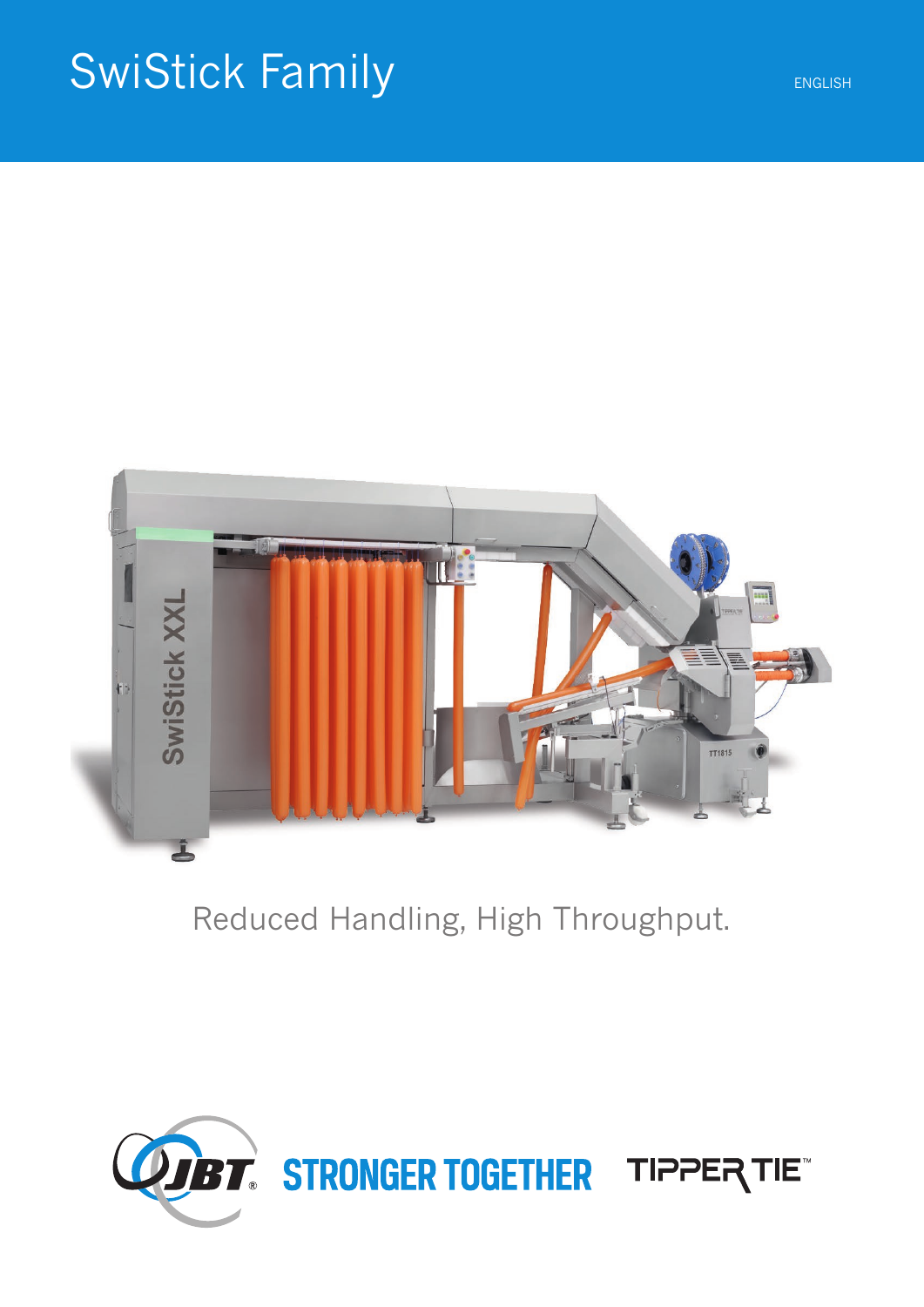# Flexibility, Productivity, **Efficiency**

Production flexibility and stateof-the-art automated suspension technology distinguish the Swi-Stick product line. It is the ideal system for efficiently producing portions or strings of sausages. Joined with TIPPER TIE automated double clippers, the robust SwiStick and SwiStickXXL safely and precisely suspend all sausages across a wide variety of casing types, calibers, and string lengths.

# Technical Highlights

Both SwiStick models easily handle sausages in plastic, fibrous, and collagen casings. The base model accommodates calibers from 20 millimeters to 120 millimeters with a maximum sausage/string length of 800 millimeters. Depending on the product, it quickly hangs as many as 100 loops per minute on the smoking sticks. Three sizes are available for smoking stick lengths of 800 millimeters to 1,400 millimeters. SwiStick can be configured individually to a customer's current smoking sticks, eliminating special formats. Up to 22 smoking sticks can be inserted by hand into the motorized magazine. When only a few sticks remain, a visual signal is sent by the monitoring system. If the magazine is emptied, the entire line stops automatically.

For heavy and large sausages, the SwiStickXXL is the sound choice. It accepts the identical caliber range and casing types as the SwiStick, but handles a significantly longer maximum sausage/string length of 1,700 millimeters. Individual sausage or chain weights can vary from 500 grams to 10 kilograms with each smoking stick capable of being loaded with up to 50



#### **SwiStick and TT1512.**

kilograms, depending on its quality and workmanship. SwiStickXXL hangs as many as 65 loops per minute, depending on product. A robot or automatic conveyor system can move the heavier filled smoking sticks from the SwiStick-XXL buffer to a smoking trolley. The SwiStickXXL is available for smoking stick lengths of 800 millimeters to 1,200 millimeters and, like SwiStick, it can be configured to a customer's current smoking sticks. Its high capacity, motorized smoking stick magazines hold up to 30 sticks each.

The SwiStick system directly transfers string loops from the string loop feeder of a TIPPER TIE double clipper. The single sausage or string of sausages is placed on a chain of hooks by the conveyor belt and deposited on a smoking stick. Positions of individual string loops are determined through the system control delivering a 25% utilization improvement for each smoking stick, the smoking trolley, and the cooking or smoking chamber.

The efficiency of the smoking stick replacement system is unsurpassed. When the preset number of loops is reached, the filled smoking stick is ejected from the SwiStick into the buffer in only 600 microseconds, and a new smoking stick is supplied from the magazine. The operator removes the filled smoking stick from the buffer and loads it on to the smoking trolley. The buffer has a safety stop that is activated as soon as the delivery table is full.

Both SwiStick models connect easily to a TIPPER TIE double clipper such as the TT1815 or TT1512. To make changing loops or clips easier, the SwiStick does not have to be disconnected. Only the string loop housing has to be opened.

# **Control**

The SwiStick line is driven by maintenance-free servo motors and is equipped with a modern PLC control operated via a multilingual graphical touch screen on the double clipper. This innovative operating system is state-of-the-art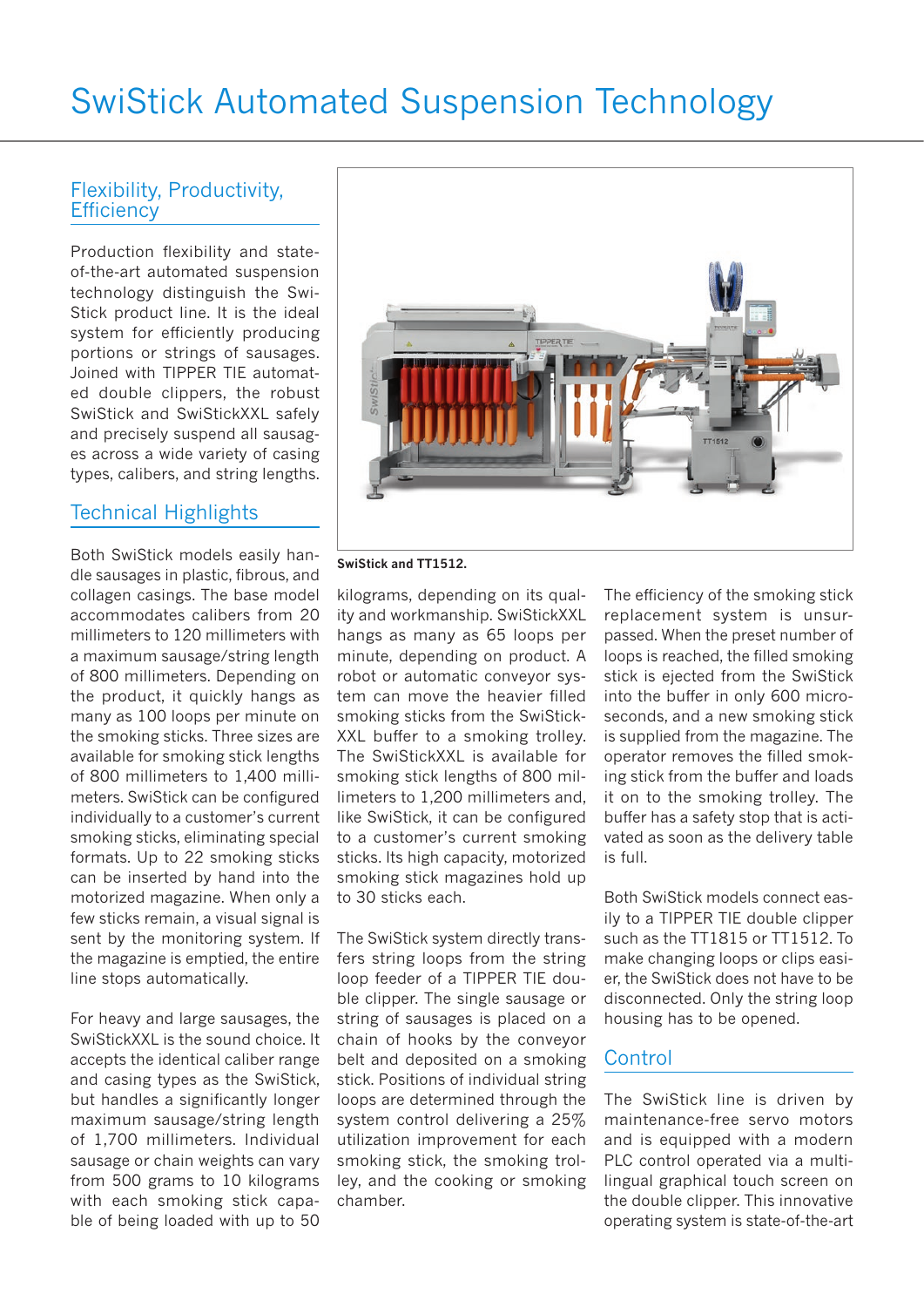

**Fast clip and loop changes thanks to parallel turret and swivelling string loop housing.**

in terms of convenience, hygiene, and efficiency. All settings, like the number of sausages per smoking stick and spacing on the sticks, can be stored in the program for quick recall.

#### Hygienic Design & **Maintenance**

SwiStick is very easy to maintain and service. Smooth, stainless surfaces with a three percent gradient are design elements that allow fast, hygienic cleaning. An integrated safety control system monitors production. In the event of machine error, the system stops the line and the SwiStick, clipper and stuffer go into standby position. Imminent maintenance work is communicated to the operator on the touch screen.

### Options & Accessories

For even quicker changeovers, the TIPPER TIE double clipper can be equipped with swivel tube or parallel turret. These options enable the casing to be changed without opening the upper section of the

TT1815 or TT1512. With the parallel turret, while one casing string is running in fill-in position, the free filler tube is swiveled up, and a new casing is fitted and swiveled into the integrated casing brake holder with the casing brake. Changing a casing creates only about two seconds of standstill time for the filling machine, leaving production virtually uninterrupted.

## Single Supplier System

The complete system from one manufacturer – SwiStick, double clipper, clips, loops and labels – ensures fault-free production and increases safety. The alloy, profile, and dimensional accuracy make TIPPER TIE clips the industry standard for secure packages. Products can be labeled individually with various marking types. Colored clips or loops, embossed clips or clipped-in labels are excellent means of product identification.



**Motorized smoking stick magazine accommodates 22 smoking sticks.**

## Customer Value

- Single operator reduces labor costs
- Meets or exceeds highest safety standards
- **Unbeatable flexibility handling a** wide range of casing types, calibers, and string lengths
- $\blacksquare$  Highly productive, hanging up to 100 loops per minute
- Configured individually to customer's smoking sticks eliminating special formats
- **Delivers measurable utilization** improvement for smoking sticks, smoking trolley, and cooking or smoking chamber
- Designed for easy connection to a TIPPER TIE double clipper for ultimate system productivity
- SwiStickXXL model for heavy and large sausages
- Hygienic design for fast, thorough cleaning
- Design features stress reliability and easy maintenance